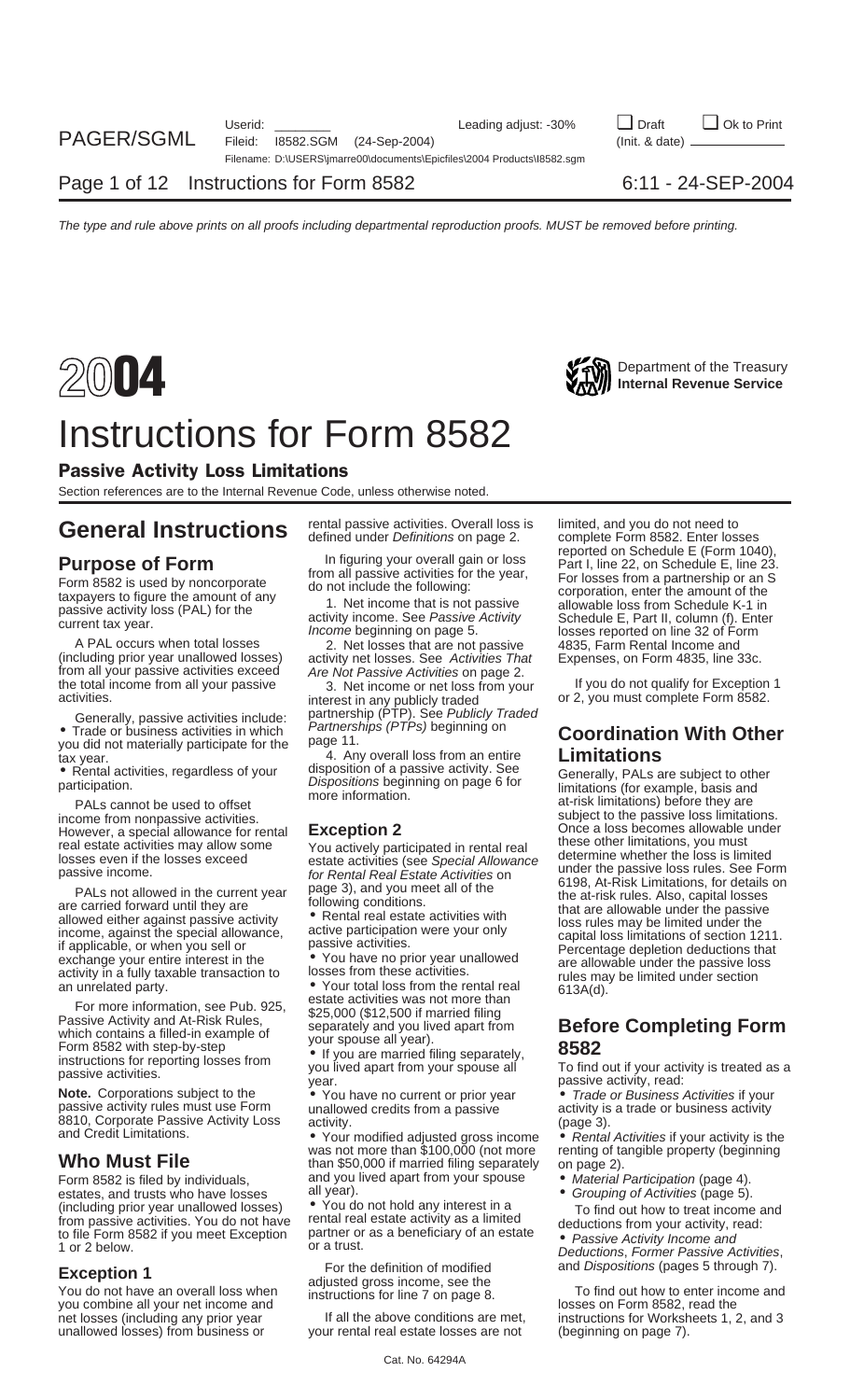**Net loss.** This is the excess of current<br>year deductions over current year **Note.** If a rental real estate activity is<br>income from the activity. This includes not a passive activity for the current

real property trades or businesses in activities may be subject to limitations betwices.<br>which you materially participated. other than the passive loss rules. 3. Rental of the property is<br>For purposes of item (2) each

For purposes of item (2), each interest in rental real estate is a interest in rental real estate is a **Rental Activities** The rental of property is incidental to separate activity, unless you elect to **Rental activities** an activity of holding property for

**Definitions**<br> **Definitions**<br>
Except as otherwise indicated, the direction are redevelopment, construction,<br>
following terms in these instructions are reconstruction, acquisition, conversion, An activity is a rental activi following terms in these instructions are econstruction, acquisition, conversion, and activity is a rental activity if<br>defined as shown below. This is the susses of or brokerage trade or business. Used by customers or held

income from the activity. This includes not a passive activity for the current<br>any current year gains or losses from year, any prior year unallowed loss is<br>the disposition of assets or an interest treated as a loss from a in the activity. **activity.** activity. See Former Passive Activities 1. The activity of customer period of customer of customer period on page 6.

**Overall gain.** This is the excess of the<br>
"net income" from the activity over the<br>
prior year unallowed losses from the<br>
activity.<br> **Overall loss.** This is (a) the excess of<br>
the excess of partner interest in a partnershi

Activities That Are Not<br>
<sup>4.</sup> The rental of a dwelling unit you weighted by gross income. See<br>
Passive Activities <sup>280A(c)(5)</sup> applies. This section applies Significant personal services inclue

spouse must separately meet both However, if you meet any of the five Unadjusted basis is the cost of the<br>(2)(a) and (2)(b), without taking into exceptions beginning below, the rental property without regard to depreciatio exceptions beginning below, the rental property without regard to depreciation<br>of the property is not treated as a rental deductions or any other basis account services performed by the of the property is not treated as a rental other spouse. activity. See Reporting Income and adjustment described in section 1016.

Net income. This is the excess of the correct of the correct year income over current year the activity. This<br>
deductions from the activity. This employee are not treated as performed as an deductions from the activity. Th

the prior year unallowed losses from case, it does not matter whether you<br>the activity or the "net income" from materially participated in the activity for the average period of<br>the activity or the "net income" trom the r

**Passive Activities**<br>
The following are not passive activities.<br>
The following are not passive activities.<br>
If you rented out a dwelling unit that you<br>
also used as a home during the year for the significant personal servi

See Temporary Regulations section<br>
businesses during the tax year were the set of the section<br>
performed in real property trades or<br>
businesses in which you materially<br>
participated, and<br>
b. You performed more than 750<br>
ho

separate activity, unless you elect to<br>treat all interests in rental real estate as<br>one activity. For details on making this<br>election, see page E-1 of the<br>instructions for Schedule E (Form<br>instructions for Schedule E (Form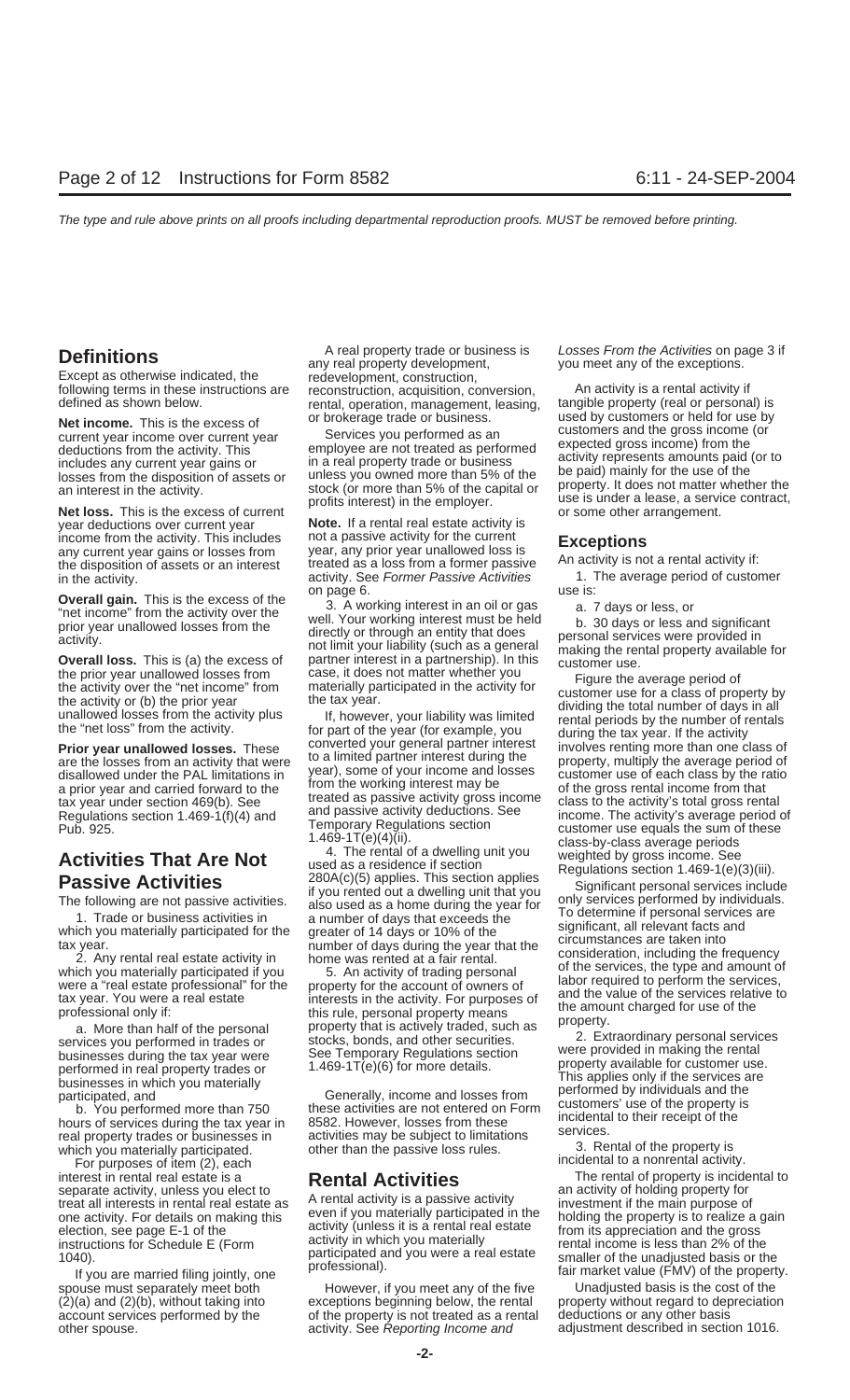a trade or business activity if: *Passive Income* on page 6 apply. See with your spouse at any time during the

5. You provide property for use in a real estate activities in which you did<br>nonrental activity of a partnership, and actively participate, activities of a qualified revocable trust may elect<br>S corporation, or a joint vent S corporation, or a joint venture in your capacity as an owner of an interest in passive trade or business activities. estate for purposes of the special the partnership, S corporation, or joint See the instructions for Worksheets allowance for active participation in<br>See the instructions for Worksheets allowance for active participation in<br>rental real estate activities. Th

of partnership income is income from a<br>
rental activity unless the partnership is A trade or business activity is an 1.645-1.<br>
engaged in a rental activity. activity (other than a rental activity or You a

engaged in a rental activity.<br>
Also, a partner's gross income from<br>
a guaranteed payment under section<br>
a guaranteed payment under section<br>
a guaranteed payment under section<br>
TO7(c) is not income from a rental<br>
activity.

activity in which you did not materially **Activities Activities 12,500** for married individuals who participate, enter the income and losses **Activities 12,500** for married individuals who file separate returns for t from the activity on Worksheet 3. **Active participation.** If you actively and lived apart from their spouses at all • If the activity is a trade or business participated in a passive rental real times during the tax year.<br>activity in which you did materially estate activity, you may be able to • \$25,000 for a qualifying estate participate, report any income or loss deduct up to \$25,000 of loss from the from the activity on the forms or activity from your nonpassive income. which the surviving spouse qualified.

passive activity. However, special rules activities.<br>
apply if you conduct the rental activity The special allowance is not married filing separately), your loss is

a. You own an interest in the trade the PTP rules beginning on page 11. year.

or business activity during the tax year, If none of the special rules apply, Dolly an individual, a qualifying<br>b. The rental property was mainly enter the income and losses from the used in the trade or business activity<br>

**Reporting Income and**<br> **Losses From the Activities**<br> **Losses From the Activities**<br>
the five deduct rather than capitalize them).<br>
Losses From the Activities<br>
exceptions listed above, it is not<br>
exceptions listed above, it

estate activity, you may be able to **•** \$25,000 for a qualifying estate deduct up to \$25,000 of loss from the **•** reduced by the special allowance for schedules normally used. This special allowance is an exception<br>If the rental activity did not meet any to the general rule disallowing losses in<br>of the five exceptions, it is generally a excess of income from passive<br>pass

through a PTP or if any of the rules available if you were married, are filing deductible up to the amount of the

The rental of property is incidental to described under Recharacterization of a separate return for the year, and lived

during the tax year or during at least 2 2, or 3.<br>
of the 5 preceding tax years, and of the decedent seate at a worksheet 1 is for passive rental at every participate in a rental real estate activities in which you<br>
proper

verture. 1, 2, and 3 beginning on page 7.<br>The election must be made by both the executor (if Example. If a partner contributes<br>the use of property to a partnership,<br>none of the partner's distributive share<br>of partnership income is income from a<br>of partnership income is income from a<br>details, see Regulations sectio

- 
- 
- 
- 
- 

**• PECTED ATTOMATICE TOP**<br>• If the activity is a trade or business **Rental Real Estate** for the tax year.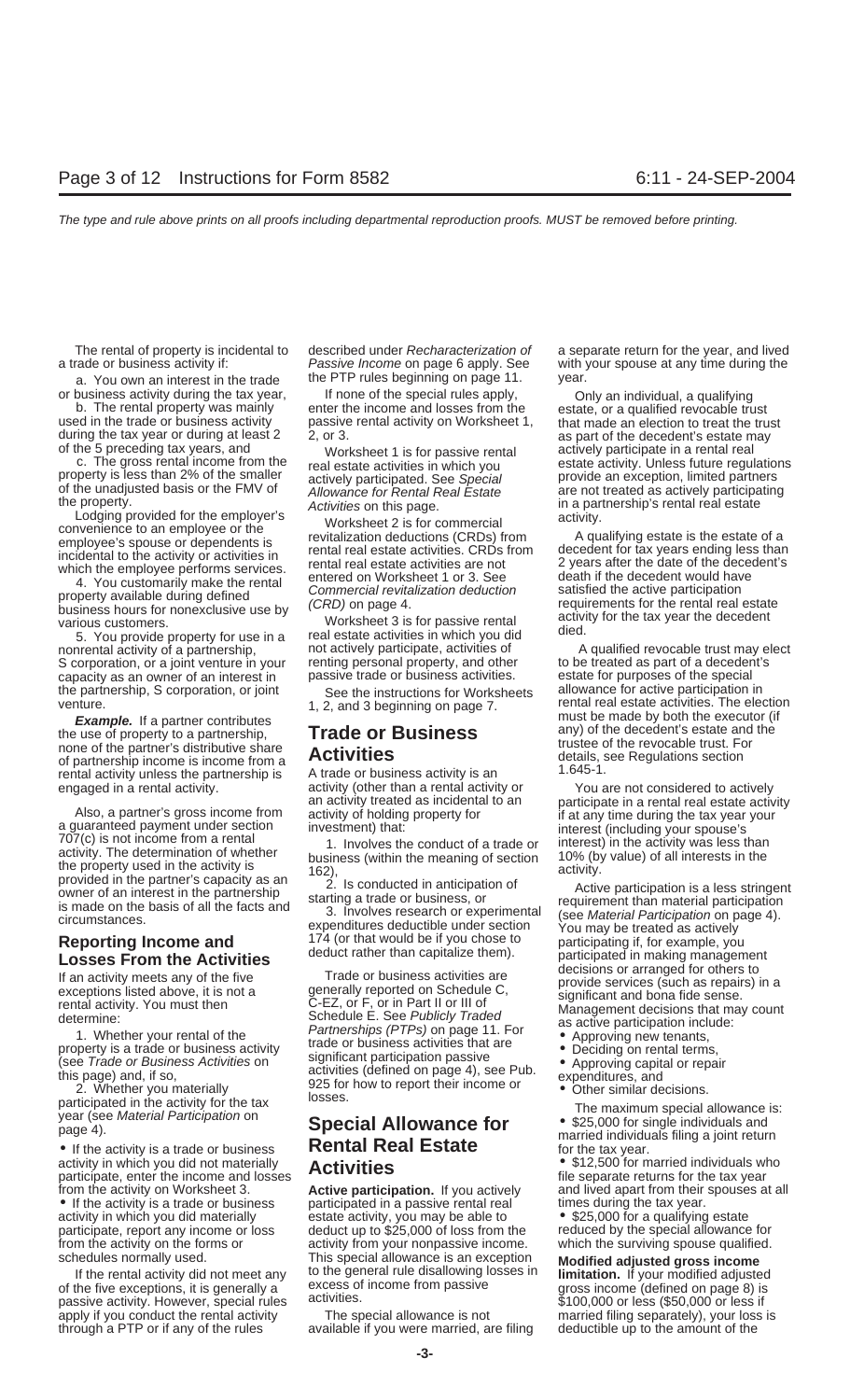maximum special allowance referred to activity if you satisfy at least one of the your participation in the activity even if in the preceding paragraph. following tests. your spouse did not own an interest in

if married filing separately) but less than 2. Your participation in the activity year.<br>\$150,000 (\$75,000 if married filing for the tax year was substantially all of **Tests for investors.** Work done as an separately), your special allowance is the participation in the activity of all investor in an activity is not treated as between \$150,000 (\$75,000 if married did not own any interest in the activity) filing separately) and your modified for the year. The separations of the activity. For

allowing in the active particle in the probability from the particle in the probability of the method of the particle in the particle in the particle in the state particle in the particle in the particle in the particle i

for the tax year was substantially all of

adjusted gross income. 3. You participated in the activity for purposes of this test, work done as an Generally, if your modified adjusted more than 100 hours during the tax investor includes:<br>ss income is \$150,000 or more year, and you participated at least as 1 Studying an gross income is \$150,000 or more year, and you participated at least as for all soluting and reviewing financial<br>\$155,000 or more if married filing fillum much as any other individual (including statements or reports on op (\$75,000 or more if married filing much as any other individual (including statements or reports on operations of separately), there is no special individuals who did not own any interest the activity.<br>allowance in the act

If your modified adjusted gross 1. You participated in the activity for the activity and whether or not you and income is more than \$100,000 (\$50,000 more than 500 hours. your spouse file a joint return for the tax if married filing separately) but less than 2 Your participation in the activity year.

limited to 50% of the difference individuals (including individuals who participation unless you were directly<br>between \$150,000 (\$75,000 if married did not own any interest in the activity) involved in the day-to-day manag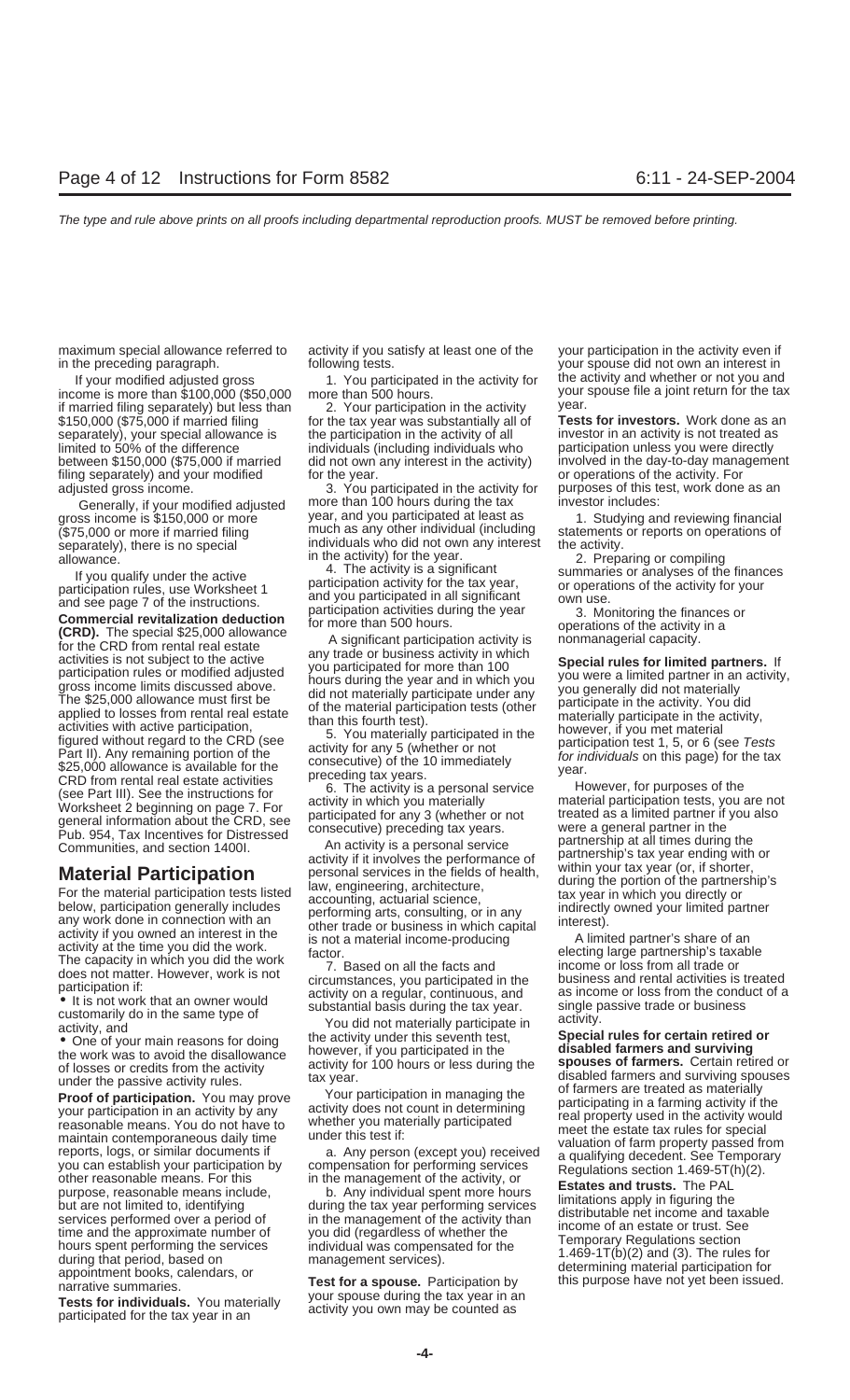these rules, you must continue using income and passive activity deductions<br>that grouping in later tax years unless a to figure your net income or net loss

more appropriate economic units and<br>one of the primary purposes of your<br>grouping is to avoid the passive activity the activity, take into account only the activity at the time of the disposition.

relative to the trade or business activity cassive activity. If, however, the disposition of property that produces

property used in the trade or business amount in the net income or ne<br>activity may be grouped with the trade entered on Form 8582 and the

**Grouping of Activities**<br>
Generally, one or more trade or the rental of personal property with an activity involving<br>
Later and the partnership or S corporation<br>
business activities or rental activities<br>
the passive activi business activities or rental activities personal property provided in the passive activities of the partnership<br>may be treated as a single activity if the connection with the real property or vice or S corporation. If you

economic unit for the measurement of a. Any activity with another activity they can be found in column (c) of your gain or loss under the passive activity in a different type of business and in which you hold an interest a Whether activities make up an partner or as a limited entrepreneur (as appropriate economic unit depends on defined in section  $464(e)(2)$ ) if that Certain self-charged interest income or all the relevant facts and other ac

grouping is to avoid the passive activity the activity, take into account only the different activity at the unle of the disposition<br>limitations.<br>I imitation on grouping ortain activity deductions from the activity to incl

propriate economic unit and:<br>
a. The rental activity is insubstantial business are business, and gain or loss from the<br>
ative to the trade or business activity passive activity. If, however, the disposition of property tha or vice versa, or partnership or S corporation must state portfolio income or is held for partnership or S corporation must state portfolio income or is held for b. Each owner of the trade or an item of gross income or ded business activity has the same separately to you, and the gross Temporary Regulations section proportionate ownership interest in the income or deduction is passive activity 1.469-2T(c)(3). income or deduction is passive activity. rental activity. If so, the portion of the gross income or a passive activity • Alaska Permanent Fund dividends. rental activity involving the rental of deduction (respectively), include that • Personal service income, including property used in the trade or business amount in the net income or net loss salaries, wages, commissions, activity may be grouped with the trade entered on Form 8582 and the self-employment income from trade or<br>or business activity our entered on Form 8582 and the self-employment income from trade or or business activity. business activities in which you worksheets.

**ENTION** prior year unallowed losses from

circumstances. The factors given the production<br>consisting model in the production of predictions of the same of productions of the bean proceeds are<br>greatest weight in determining whether illims or videotapes; farming: l

Once you choose a grouping under<br>Once you choose a grouping under<br>See rules, you must continue using income and passive activity deductions Form 8582 or the worksheets.

that grouping in later tax years unless a<br>material change in the facts and<br>circumstances makes it clearly<br>inappropriate. If your passive activity is reported on<br>the IRS may regroup your activities<br>if your grouping fails to

**Limitation on grouping certain**<br> **activities.** The following activities may<br>
not be grouped together.<br>
1. A rental activity with a trade or<br>
business activity unless the activities<br>
business activity unless the activities an item of gross income or deduction investment (see section  $163(d)(5)$ ). See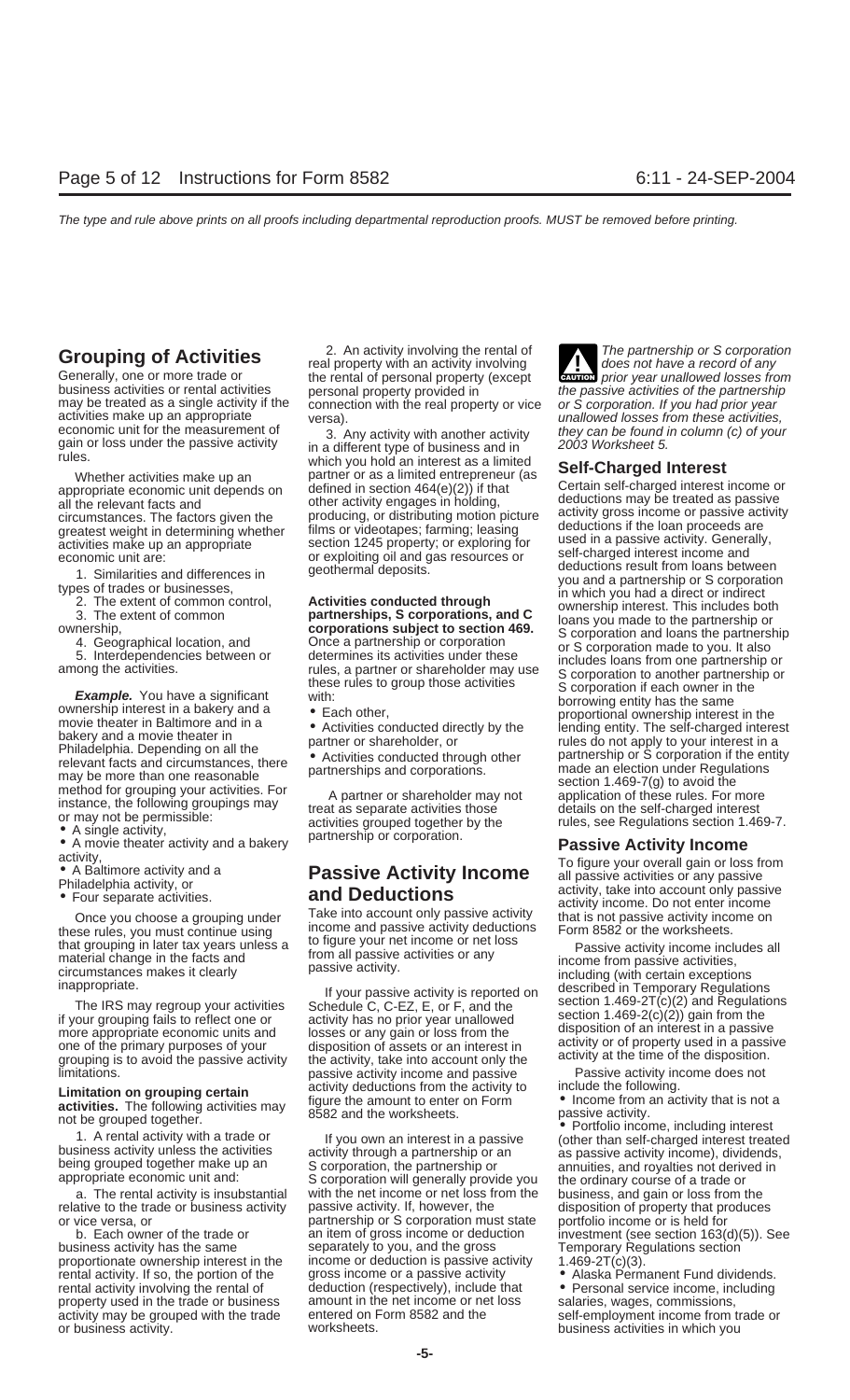deferred compensation, taxable social activities defined on page 4. Severity do not recur regularly in the security and other retirement benefits, <br>and payments from partnerships to the unadjusted basis of the property is • The c partners for personal services. See Temporary Regulations section • Passive equity-financed lending<br>1.469-2T(c)(4).

adjustments allocated to activities other development activity.<br>
than passive activities. See Temporary **•** Rental of property to a nonpassive

you treated any loss from a working allowed to the extent of current year interest in the property for any tax year **Passive Activity Deductions** income from the activity. beginning after 1986 as a nonpassive To figure your overall gain or overall<br>
loss under the rule excluding working<br>
interests in oil and gas wells from passive activity, take into account only<br>
passive activities are prior

passive activity under Temporary Regulations section 1.469-1(f)(4). do not enter the amount of amounts on the amounts of an amount of an amount of the amounts of the amounts of the amounts of the amounts of the amounts of Regulations section  $1.469-2T(f)$  and Passive activity deductions include

• Income from a covenant not to<br>
• Any reimbursement of a casualty or<br>
the bosis included in income as<br>
the diversity allocable to portfolio income.<br>
The covery of all or part of a prior year<br> **Calified home mortgage inter** 

From passive activity income. The<br>
equals the net income recharacterized<br>
equals the net income from the sources<br>
and the come from the sources<br>
equals the net income from the sources<br>
equals the net income from the source Pub. 925 to find out how to report net<br>income or loss from these sources. For beginning before 1987, but for basis or Unrecognized gain as of the<br>more information see Temporary at-risk limitations. more information, see Temporary at-risk limitations.<br>Requisitions section 1 469-2T(f) and <br>**e** Net negative section 481 Regulations section  $1.469-2T(f)$  and

may be subject to the net income • Deductions for losses from fire, entire disposition of the partner's recharacterization rules.<br>
recharacterization rules. Storm, shipwreck, or other casualty or interest in the PTP.

- 
- 

the unad justed basis of the property is • The deduction allowed for one-half of subject to depreciation.

section 1.469-2(c)(6).<br>
• Any income from intangible property passive activities for the current tax If current year net income from the<br>
Form income from intangible property passive activities for the current tax<br>
If cur if your personal efforts significantly year and all deductions from passive activity is more than or equal to the<br>contributed to the creation of the activities that were disallowed under the prior year unallowed loss from contributed to the creation of the activities that were disallowed under the prior year unallowed loss from the<br>contributed to the creation of the PAL rules in prior tax years and carried activity, report the income and lo property. PAL rules in prior tax years and carried<br>property. The income activity of the income and loss on the income and loss on the income and loss on the income and loss on the income and loss on the income and loss on

Regulations section 1.469-2(f). See losses from a disposition of property and the activity has a net loss for the Recharacterization of Passive Income used in a passive activity at the time of current year, enter the prio

Regulations section 1.469-2(f). and adjustments allocated to activities other A partner in a PTP is not treated as<br>Regulations section 1.469-2(f). Than passive activities. See Temporary having disposed of an entire interes than passive activities. See Temporary Income from the following sources Regulations section 1.469-2T(d)(7). an activity of a PTP until there is an

storm, shipwreck, or other casualty or

materially participated for the tax year,  $\bullet$  Significant participation passive from theft if losses similar in cause and

## 1.469-2T(c)(4). **Former Passive**<br>● Income from positive section 481 ● Rental of property incidental to a **Activities**<br>adjustments allocated to activities other development activity.

than passive activities. See Temporary <br>
Regulations section 1.469-2T(c)(5). activity. activity activity activity activity activity activity activity<br>
• Income or gain from investments of • Acquisition of an interest in a ■ Income or gain from investments of ■ Acquisition of an interest in a working capital.<br>working capital. pass-through entity that licenses current tax year. A prior year unallowed<br>■ Income from an oil or gas property if i

• Any income treated as not from a forward to the current tax year. See the forms and schedules normally used;<br>passive activity under Temporary Regulations section 1.469-1(f)(4). The donot enter the amounts on Form

Instructions for PTPs beginning on *Dispositions* on this page for the To report a disposition of a former<br>
page 11). treatment of losses upon disposition of To report a disposition of a former<br>
• State, local, and foreig

loss deduction if the deduction for the<br>
loss deduction for the capitalized interest expenses, and other If you disposed of your entire interest in<br>
activity of a former passive<br>
activity deduction at the term of debt inco

**Passive Income**<br>
Certain income from passive activities **If** you are using the installment<br>
that may be disallowed under the method to report this kind of<br>
the recharacterized and excluded that may be disallowed under<br>
th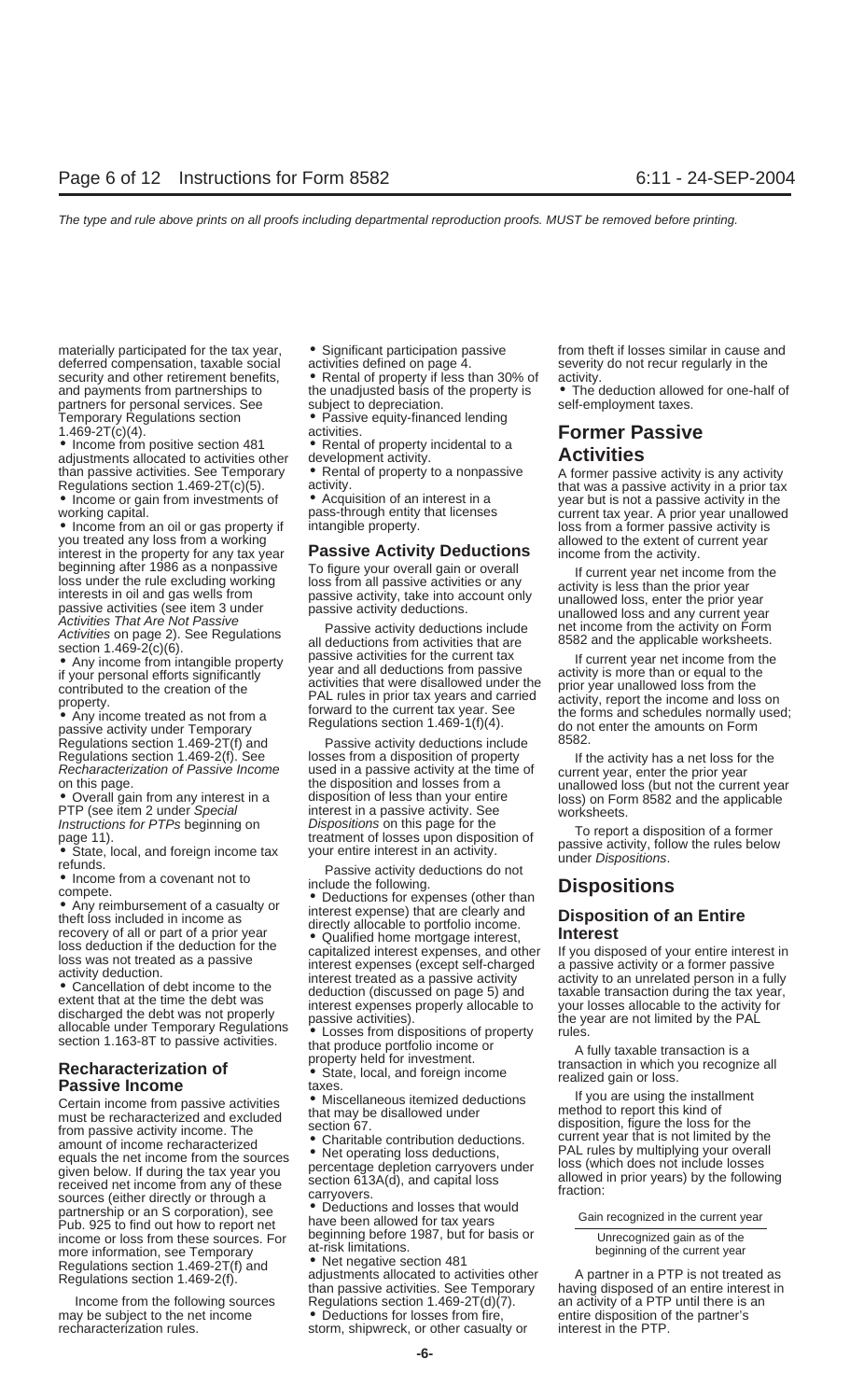# **Reporting an Entire** Example 2. Activity with overall Worksheet 1<br>**Disposition on Schodule D.or** loss. You sell your entire interest in an undividual and a

losses, and prior year unallowed losses **Disposition of Less Than an** separate returns and lived with on Worksheet 1, 2, or 3. on Yom Book, molded the moone,<br>losses, and prior year unallowed losses **Disposition of Less Than an** *Separate returns and lived with*<br>on Worksheet 1, 2, or 3.

If you have an overall gain and this<br>
is your only passive activity or a former<br>
is your only passive activity or a former<br>
is your only passive activity or a former<br>
passive activity, report all income and<br>
is your only p schedules normally used and do not<br>use Form 8582. <br>aubstantially all of an entire **Example.** A Schedule E rental

If you have an overall loss when you<br>
combine the income and losses, do not allowance of prior year unallowed and a Form 4797 gain of \$2,000. You combine the income and losses, do not<br>use the worksheets or Form 8582 for<br>the activity. All losses (including prior<br>year unallowed losses) are allowed in<br>full. Report the income and losses on<br>the forms and schedules normal

An overall loss from an entire reasonable certainty: line 1b of Form 8582.<br>disposition of a passive activity is a reasonable certainty: line the server of an activity has ne disposition of a passive activity is a<br>
nonpassive loss if you have an<br>
aggregate loss from all other passive<br>
activities. When figuring your modified<br>
activities. When figuring your modified<br>
activity disposed of, and<br>
ac

**gain.** You sell your entire interest in a **Specific Instructions** rental real estate activity in which you<br>actively participated for a gain of **Part 1-2004 Passive Column (c).** Enter the actively participated for a gain of<br>
1231 gain reported on Form 4797,<br>
1231 gain reported on Form 4797,<br>
1231 gain reported on Form 4797, **Activity Loss**<br>
1231 gain reported on Form 4797, Part I to combine the net income<br>

make the following entries on<br>
Worksheet 1. You enter the \$15,525<br>
make the following entries on<br>
Worksheet 1. You enter the \$15,525<br>
make the following entries on<br>
without active participation).<br>
without active participat gain of the disposition in column (d),<br>the current year loss of \$2,800 in<br>column (b), and the prior year passive activities.<br>unallowed loss of \$12,650 in column See Pub. 925 for examples showing Use Worksheet 2 to figure t unallowed loss of \$12,650 in column

If you have an overall gain and you<br>have other passive activities to report depending on how long you held the (c) of Worksheet 3.<br>on Form 8582, include the income, partnership interest.

**Exurers** interest does not trigger the

(c). how to complete the worksheets. to enter on lines 2a and 2b for

**Disposition on Schedule D or**<br> **Disposition on Schedule D or**<br> **Form 4797**<br>
If you completely dispose of your entire<br>
form ansistive activity for a gain of actively participated in rental real estate<br>
If you completely di

**Example 1. Activity with overall Specific Instructions** Current year Form 4797 loss of \$4,500.<br>in. You sell your entire interest in a **Specific Instructions** You enter \$1,000 in column (a) and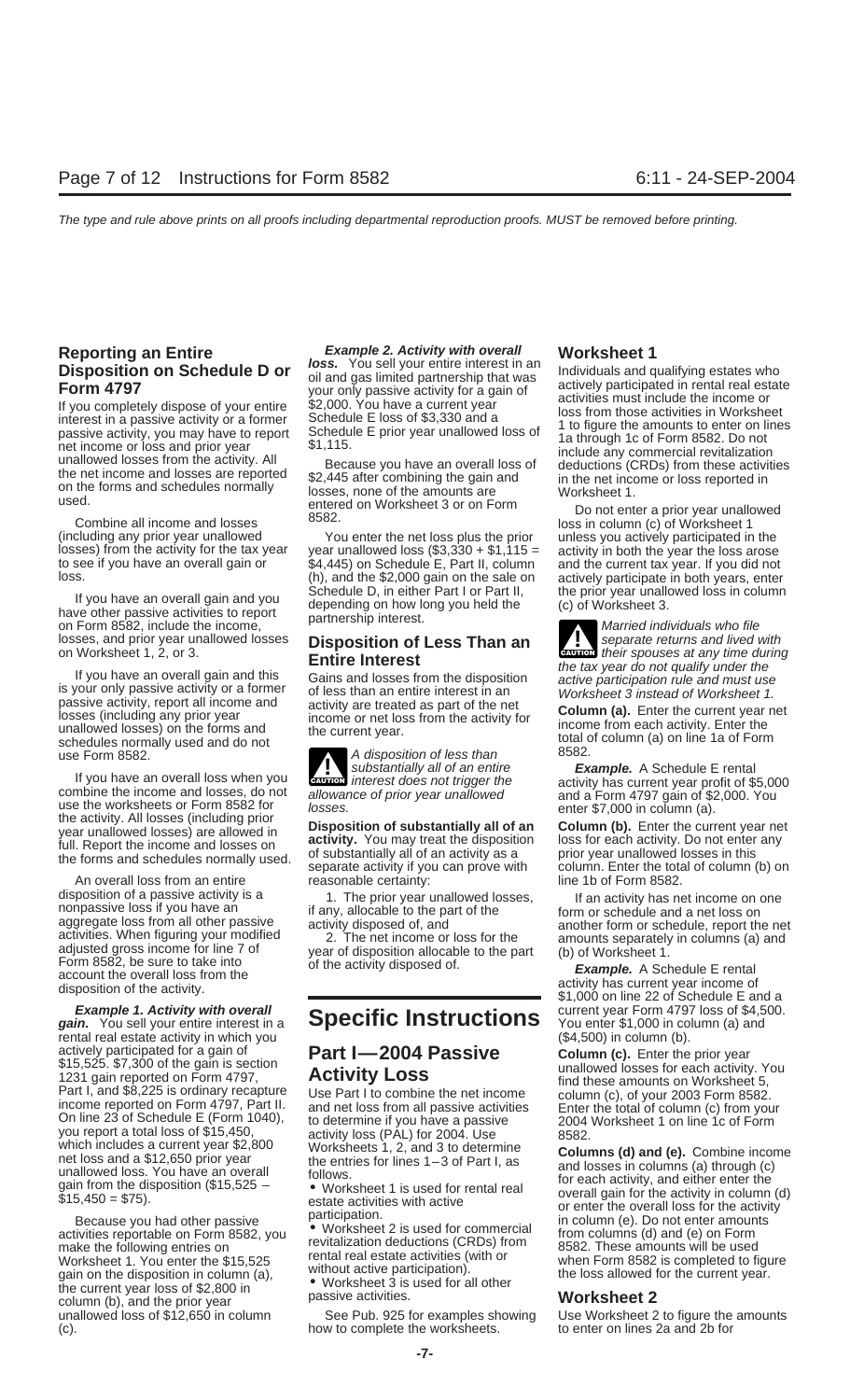(see Commercial revitalization include any include any income that is treated as deduction (CRD) on page 4). Do not **Part II—Special** include any income, such as overall deduction (CRD) on page 4). Do not **Part II—Special** nonpassive income, such as overall include the following amounts.

same activity. Instead, report any net **Real Estate With Active** income or net loss from the activity,<br>income or net loss from the activity, **Participation** except for the CRD, in Worksheet 1 if **Participation** adjusted gr

Enter all numbers in Part II as income on line 37 of Form 1040 is<br>Instead, report these deductions as part and positive amounts (that is, greater than the positive amounts (that is, greater than  $\frac{1040 \text{ is}}{2000}$ , and y

income for each activity. Enter the total Form 8582,<br>of column (a) on line 3a of Form 8582. Any rental real estate loss allowed to<br>(See the example under Column (a) for real estate professionals (defined under the amount,

activity. You find these amounts on self-employment taxes, Worksheet 5, column (c), of your 2003 • The exclusion from income of interest **Part IV—Total Losses**

**Columns (d) and (e).** Combine income<br>
and losses in columns (a) through (c)<br>
for each activity, and either enter the<br>
overall gain for the activity in column (d)<br>
in column (e). Do not enter amounts<br>
assistance program,<br> from columns (d) and (e) on Form Include in modified adjusted gross and the allowed loss to report on your 8582. These amounts will be used income any portfolio income and forms and schedules for 2004.

commercial revitalization deductions when Form 8582 is completed to figure expenses that are clearly and directly (CRD) from rental real estate activities the loss allowed for the current year. allocable to portfolio income. Also

Example. Your adjusted gross income, include any<br>
sexcept for the CRD, in Worksheet 1 if<br>
you actively participated in the activity<br>
or in Worksheet 3 if you did not actively<br>
or in Worksheet 3 if you did not actively<br>
pa

GRD from each rental real estate<br>activity. Enter the total of column (a) on amount) and line 9 is \$25,000. You **Line 9.** Do not enter more than<br>line 2a of Form 8582<br>line 2a of Form 8582

**Line 6.** Married persons filing separate<br>returns who lived apart from their **Commercial Worksheet 3** spouses at all times during the year<br>Lise Worksheet 3 to figure the amounts must enter \$75,000 on line 6 instead of VICKSHIGHT 3<br>Use Worksheet 3 to figure the amounts<br>to enter on lines 3a through 3c for:<br>1. Passive trade or business<br>activities,<br>activities,<br>activities,<br>activities,<br>activities are the special allowance<br>of the special allow activities,<br>
2. Passive rental real estate<br>
activities that do not qualify for the<br>
to line 15.<br>
special allowance (but do not include<br>
the T.F. Commence is that allowed if you have a<br>
special allowance (but do not include

3. Rental activities other than rental gross income, combine all the amounts from a rental real estate activity.<br>
real estate activities.<br> **Column (a).** Enter the current year net <br>
income for each activity. Enter the tota

- 
- 
- 

Form 8582. Enter the total of column from series EE and I U.S. savings **Allowed**<br>
(c) from your 2004 Worksheet 3 on bonds used to pay higher education Use Part IV to<br>
line 3c of Form 8582.

• Income or other deductions from the **Allowance for Rental** an activity or item of property subject to same activity. Instead, report any net **Rental Rental Active** the recharacterization of passive

becausive activity in Worksheet 3.<br>
Desire activity in Worksheet 3.<br>
Column (a). Enter the current year **Example.** Line 5 has a loss of Your modified adjusted gross income is<br>
CRD from each rental real estate \$42,000 (repo

Since 2a of Form 8582.<br>
Since 2a of Form 8582.<br>
CRDs from the prior year for each<br>
CRDs from the prior year for each<br>
CRDs from the prior year for each<br>
cRDs from the prior year for each<br>
cross of the smaller of the smalle

special allowance (but do not include<br>CRDs reported in Worksheet 2), and **Line 7.** To figure modified adjusted commercial revitalization deduction<br>3. Rental activities other than rental gross income, combine all the amount

Worksheet 1, on page 7.) <br> **Column (b).** Enter the current year net<br>
loss for each activity. Enter the current year net<br>
loss for each activity. Enter the total of<br>
column (b) on line 3b of Form 8582.<br>
(See the example un Get the example under Column (b) or<br>Worksheet 1, on page 7.) The deduction allowed under section<br>Column (c). Enter the unallowed certain other qualified retirement plans, special allowance. They must enter -0-<br>losses for t

expenses,<br>■ Use Part IV to figure the amount of the<br>■ The exclusion of amounts received PAL (as determined in Part I) allowed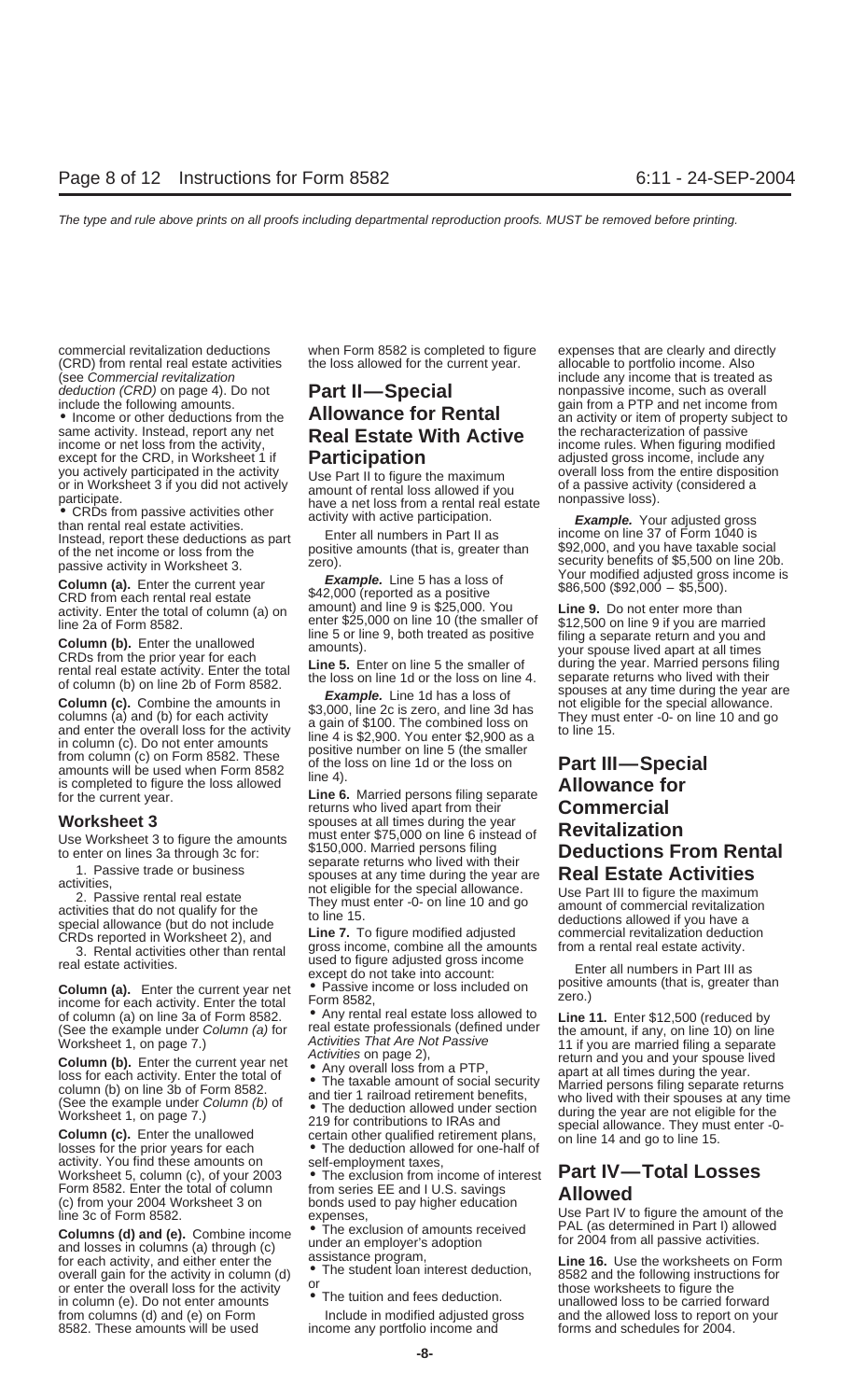overall loss in column (e) of Worksheet **Column (b).** Divide each of the **C.** Subtract line **B** from line **A** . . you must allocate your allowed loss on by the total of all the losses in column Multiply each ratio in column (b) by line 16 of Form 8582 to those activities (a) and enter this ratio for each activity the amount on line C

line 10 or 14 of Form 8582. Otherwise, skip Worksheet 4 and complete results in column (c). The total of activity.<br>Worksheet 5 for all activities in a column (c) must be the same as line 10

Vorksheet 5 and and enter the results in Worksheet 6<br>
Name of Activity Y Form or Schedule<br>
Manne of Activity Form or Schedule<br>
Manne of Activity Form or Schedule<br>
Manne of Activity Form or Schedule<br>
Column (d). Subtract co

| <b>Name of Activity</b> | <b>Form or Schedule</b> |  |
|-------------------------|-------------------------|--|
| Activity X              | Sch E, line 28A         |  |
| <b>Activity Y</b>       | Sch E, line 28A         |  |

locations in the second column (for<br>
example, Sch E, line 28A/Form 4797, On Worksheet 5, enter the name of Schedule E, even though part of the<br>
line 2). If you need additional space. each activity and the form or schedule line 2). If you need additional space, each activity and the form or schedule

• If you entered an amount on line 10, (even if the amount is from an activity and line number on which the loss is  $\frac{1}{10}$  is the which the loss is list on Worksheet 4 all activities with an also shown on Worksheet 1 list on Worksheet 4 all activities with and report on Worksheet 4 or 3) and reported. See the example for the example for  $\frac{1}{2}$  and  $\frac{1}{2}$  after the name of the overall loss in column (e) of add "CRD" after the name of the Worksheet 4. Identify each CRD from<br>Worksheet 5.00.3 separate line and

• If you entered an amount on line 14, **Column (a).** Enter the amounts, if any, add "CI<br>list on Worksheet 4 all activities with an from column (d) of Worksheet 4 (from activity. list on Worksheet 4 all activities with an overall loss in column (c) of column (e) of Worksheet 1 or column **Column (a).** For each activity entered

• If you entered amounts on both lines to complete Worksheet 4). Also enter the prior in the losses, if any, from column (e) of complete two separate Worksheets 4. Worksheet 3. the losses in columns (b) and (c) of

**Worksheets 1, 2, and 3** For the second worksheet, you either **Column (b).** Divide each of the may attach an extra copy of page 2 of individual losses shown in column (a) Worksheets 1 and 3, columns (d) and<br>
(e), show whether an activity had an<br>
(e), show whether an activity had an<br>
overall gain or loss. Worksheet 2,<br>
column (c), shows the overall loss for<br>
form 8582 or your own schedule in

activities on the proper forms and **Column (a).** Enter the overall loss from schedules.<br>column (e) of Worksheet 1 or column nedules. column (e) of Worksheet 1 or column<br>If you have activities that show an (c) of Worksheet 2 for each activity.<br>Form 858 in column (e) of Worksheet **Column (b).** Divide each of the

individual losses shown in column (a)<br>by the total of all the losses in column

Complete Worksheet 4 only if you **Column (c).** Multiply each ratio in **Worksheets 6 and 7** column (b) by the amount on line 10 or These worksheets allocate your<br>line 14 of Form 8582, and enter the unallowed and allowed losses for each

**Worksheet 4**<br>
Use Worksheet 4 to allocate the special<br>
Use Worksheet 4 to allocate the special<br>
Use Worksheet 4 to allocate the special<br>
and 2 are allowed in full and are not<br>
S582 among your rental real estate<br>
activitie INDUSTREET 1 and columns (a) and (b) of separately identified for tax purposes.<br>In the first column of Worksheet 4, Worksheet 2 on the proper forms and Transactions that must be separately<br>identified include capital losses

Complete Worksheet 5 if any activities in Worksheet 5 if all the loss from that have an overall loss in column (e) of activity is reported on one form or Worksheet 3 or losses in column (d) of schedule and no transactions need to<br>Worksheet 4 (in column (e) of be identified separately (as discussed Fractivity is the loss from an activity is reported in<br>If the loss from an activity is reported in<br>If the loss from an activity is reported in<br>If the loss from an activity is reported in<br>In the second column (for<br>In the se

statement.<br> **Enter all ortivities with overall losses.** Worksheet 4. Identify any deduction from Worksheet 2 on a separate line each activity and the form or schedule<br>(even if the amount is from an activity and line number on which the loss is

Worksheet 2. (c) of Worksheet 2 if you did not have in Worksheet 6, enter the net loss plus<br>● If you entered amounts on both lines to complete Worksheet 4). Also enter the prior year unallowed loss for the

| A. Enter as a positive amount<br>line 4 of Form $8582$     |  |
|------------------------------------------------------------|--|
| <b>B.</b> Add lines 10 and 14 of<br>Form 8582 <u>_____</u> |  |

Worksheet 5 for all activities in column (c) must be the same as line 10 If you have losses from any activity<br>Worksheets 1 or 3 that have overall or line 14 of Form 8582.<br>Iosses in column (e) and all activities in **Column** 

enter the name of each activity. In the schedules.<br>Second column, enter the form or **Column (c) total is less than column** 28% rate losses and those that are not. second column, enter the form or **Column (c) total is less than column** 28% rate losses and those that are not.<br>Schedule and line number on which the **(a) total.** If the total losses in column **Note.** 28% rate gain or loss schedule and line number on which the (a) total. If the total losses in column **Note.** 28% rate gain or loss includes all loss will be reported.<br>
In the total losses in collectibles gains and deductible (c) are less than t **Example.** You receive a Schedule column (a), complete column (d). long-term losses and section 1202 gain K-1 from partnership P that reports column (d), Subtract column (c) from on the sale of qualified small business

show this information on an attached and line number on which the loss will and part of it is from a Schedule E prior<br>statement. be reported. See the example for year unallowed loss.

Enter all activities with overall losses Worksheet 4. Identify any deduction On Worksheet 6, enter the name of from Worksheet 2 on a separate line each activity and the form or schedule Worksheet 1. activity.<br>
• If you entered an amount on line 14 Column (a). Foter the amounts if any add "CRD" after the name of the

activity. Figure this amount by adding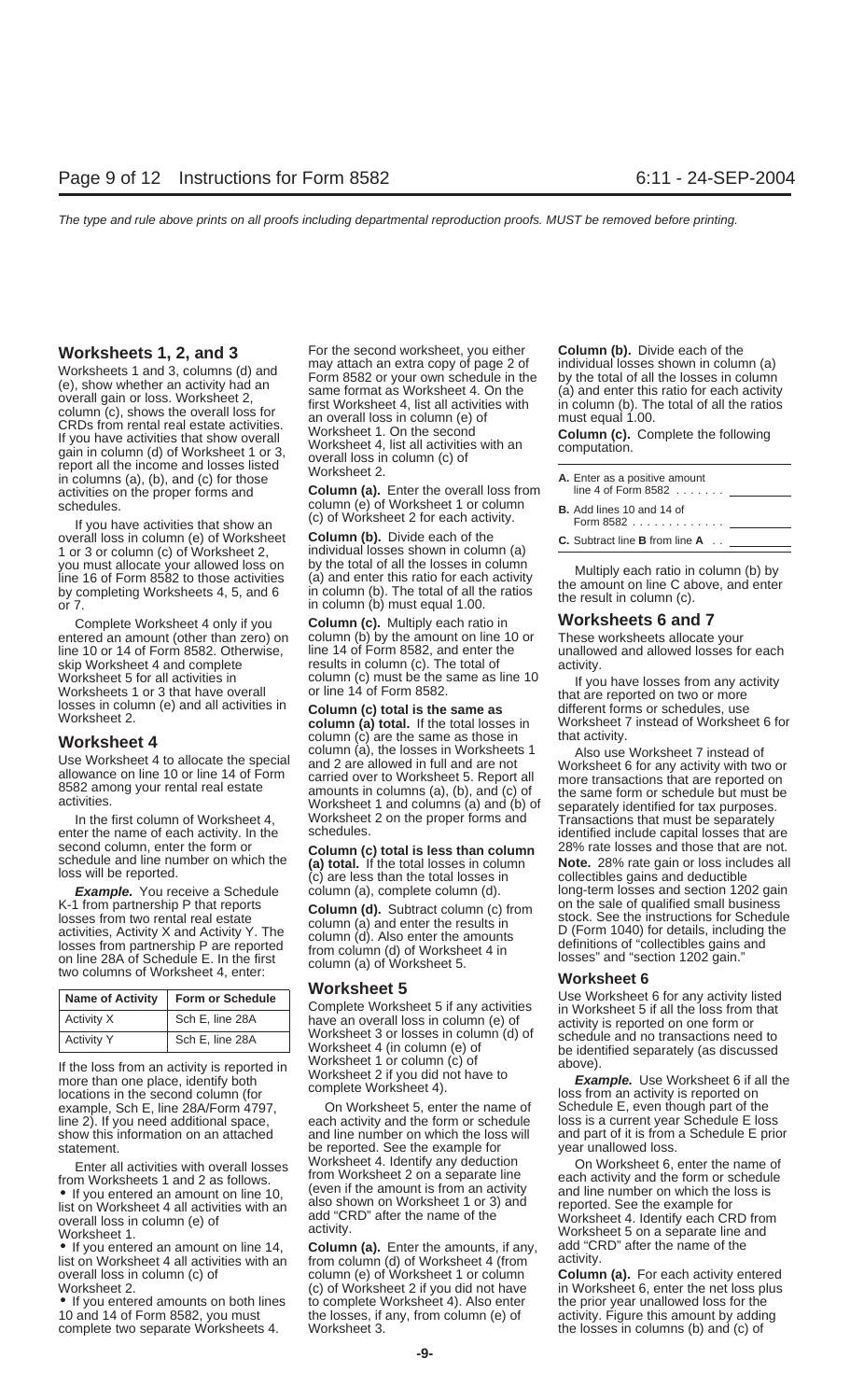**Column (b).** For each activity entered<br>
in Worksheet 6, enter the amount from income from the activity that is reported<br>
column (c) of Worksheet 5 for the<br>
activity. These are your unallowed<br>
losses for 2004. Keep a recor

column (a). These are your allowed on line 1a. If the activity has a current loss of losses for 2004. Report the amounts in year Form 4797, Part I, gain, enter the \$3,130 (line 4 of Form 8582 (\$3,130) this column on the forms and schedules gain on line 1b, column (a). If the less the sum of lines 10 and 14 or Form  $\frac{10}{10}$  and 14 of Form 4797 and 14 or Form ally used normally used.  $\frac{1}{27}$  activity does not have a Form 4797,

under How To Report Allowed Losses<br>beginning on this page. Also, see Pub.<br>25 for an extensive example of how to column (a), from line 1a, column (a), first worksheet is used to figure the<br>285 for an extensive example of ho

Use Worksheet 7 for any activity listed<br>
in entered in column (b) by the total of<br>
in Worksheet 5 that has losses that are column (b) and enter the ratio in<br>
in worksheet 7. The<br>
are reported on two or more different part

example, 28% rate and non-28%-rate long-term capital losses reported on Schedule D). loss) of \$3,000.

Activity II **How To Report**<br>On Worksheet 7, enter the form or *Activity II* **How To Report**<br>A current year collectibles loss (a **Allowed Losses** schedule and line number on the dotted A current year collectibles loss (a **Allowed 20** line above each line 1a (for example, 28% rate loss) of \$230 and net income

loss and a Schedule D non-28%-rate of \$870 (current year net income of Worksheet 2 on the forms and loss, see Example of Schedule D (Form \$1,100 less a current year long-term schedules normally used.

Worksheets 1 and 3 or enter the loss 1040) transactions on this page before capital loss of \$230). Line 16 of Form from column (c) of Worksheet 2. completing Worksheet 7. 8582 shows an allowed loss of \$1,100.

figure your PAL next year.<br> **Column (c).** Subtract column (b) from unallowed loss from Form 4797, Part I,<br>
column (a). These are your allowed on line 1a. If the activity has a current experient of a sam unallowed loss of See the forms and schedules listed Part I, gain, enter -0- on line 1b, column Worksheet 7<br>der Hour Te Benert Alleured Leepen (a).

report passive income and losses on and enter the result in column (b). If line the portion attributable to the<br>the forms and schedules.<br>**Worksheet 7 Column (a)**, enter -0- in column (b).<br>**Column (c)**. Divide each of th

• Schedules C, E, and F. In the 2004 to enter on the forms or<br>• Schedule D (Parts I and II (28% rate schedules. The forms and schedules The total loss allowed for Activity I<br>In the total loss allowed for Activity I sentere

If you have a Schedule D 28% rate \$1,000). Activity II has an overall gain deductions in columns (a) and (b) of

year Form 4797, Part I, gain, enter the  $$3,130$  (line 4 of Form 8582 (\$3,130) gain on line 1b, column (a). If the less the sum of lines 10 and 14 of Form

- 
- 
- 
- 

Use must show the losses from this (\$870) is entered in Part II of Schedule D, Part I or Part II, for each and the income, if any, for that II, for each conservation reported. See the in Schedule D, Part I or Part II, for

line above each line 1a (for example,<br>
Schedule D, line 12, to report a 28% at loss) of \$230 and net income<br>
schedule D, line 12, to report a 28% of \$1,100 from Schedule E (Form<br>
rate loss from a partnership).<br>
Line 1a, co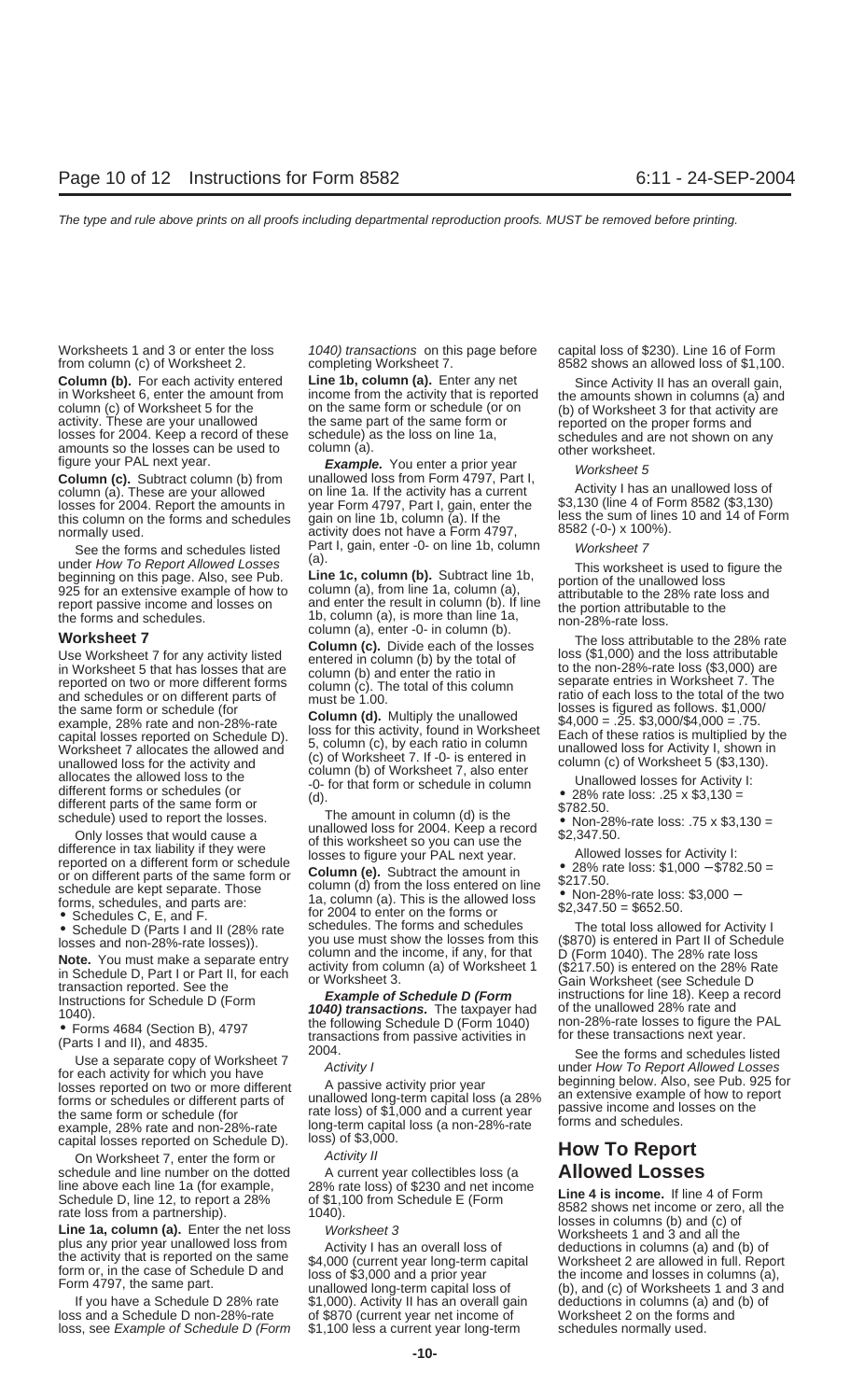**Line 16 is the same as the total of** profit for the year and prior year Line 16 is the same as the total of profit for the year and prior year<br>lines 1b, 1c, 2a, 2b, 3b, and 3c. In unallowed losses will have net profit on **Publicly Traded**<br>this case also, all the losses in columns line 22 and t this case also, all the losses in columns line 22 and the allowed loss on line 23.<br>
(b) and (c) of Worksheets 1 and 3 and The allowed loss on line 23 will include<br>
all the deductions in columns (a) and the loss allowed to and (b) of Worksheet 2 on the forms net profit or loss. An established securities market

columns (a) and (b) of Worksheet 2 on to the extent of any net income from the forms and schedules normally used. activity. Passive net income or loss

**Exercise to the countries of the control includes** any self-charged interest<br>
(c) of Worksheet 6. The amounts in column<br>
deductions allowed for 2004 for the<br>
activities listed in that worksheet.<br>
Report the loss allowed f

**Worksheet 7.** The amounts in column unchanged. It was used on Form 8582 exchange interests. Similarly, the vertil<br>(e) of Worksheet 7 are the losses or boldetermine allowable PALs. If you do substantial equivalent of a sec (e) of Worksheet 7 are the losses or to determine allowable PALs. If you do substantial equivalent of a secondary<br>deductions allowed for 2004 for the not have passive losses on Form 4684, market exists if prospective buyer deductions allowed for 2004 for the not have passive losses on Form 4684, activity listed on that worksheet Report complete Form 4684 and follow the the losses allowed from column (e) of instructions for that form for where to or exchange interests in a timeframe<br>Worksheet 7 and the income, if any, for report the gain. Worksheet 7 and the income, if any, for Worksheet 1 or 3, on the forms or 4684, cross through the amount you

Enter on the net profit or loss line of loss from the worksheet. To the left of Section 469(k) provides that the<br>Vour schedule or form the allowed the entry space, enter "PAL." passive activity limitations must be your schedule or form the allowed<br>passive loss from the worksheet. To the **Schedule D and Form 4797.** If you applied separately to items from each<br>left of the entry space enter "PAL "sold assets from a passive activity or

The net profit or loss line on your sold an interest in your passive the used only to offset income or gain<br>the year, reduce the net profit or schedule shows net profit or a check the sentered on the appropriate line of<br>th

Schedule E. An activity that has net "EDPA." losses) is nonpassive income.

and schedules normally used.<br> **Schedule E, Parts II and III.** Any net includes any national securities<br> **Columns (a) and (c) of Worksheet 4** income shown on your Schedule K-1 exchange and any local exchange **Columns (a) and (c) of Worksheet 4** income shown on your Schedule K-1 exchange and any local exchange **are the same amount.** In this case, all that is passive income must be entered registered under the Securities the los the losses in columns (b) and (c) of as passive income in the appropriate the Exchange Act of 1934 or exempted<br>Morkshoot 1 and all the doductions in column of Schedule E. Part II or III from registration because of the lim Worksheet 1 and all the deductions in column of Schedule E, Part II or III. The registration because of the limited<br>columns (a) and (b) of Worksheet 2 are Enter the passive loss allowed from volume of transactions. It also columns (a) and (b) of Worksheet 2 are Enter the passive loss allowed from volume of transactions. It also allowed in full. Report the income and Worksheet 6 or 7 in the appropriate any over-the-counter market. losses in columns (a), (b), and (c) of column for passive losses. The passive A secondary market generally exists<br>Worksheet 1 and the deductions in losses allowed include the loss allowed if a person stands ready to make a losses allowed include the loss allowed if a person stands ready to make a<br>to the extent of any net income from the market in the interest. An interest is the forms and schedules normally used. activity. Passive net income or loss treated as readily tradable if the interest<br> **Losses allowed in column (c) of** reportable on Schedule E, Part II, is regularly quoted by persons,

**Losses allowed in column (e) of Form 4684, Section B.** Any passive means of obtaining or providing<br> **Losses allowed in column (e) of** activity gain from Form 4684 is information on offers to buy, sell, or<br> **Worksheet 7.** 

that activity from column (a) of The If you have passive losses on Form that the existence of a market maker<br>Worksheet 1 or 3, on the forms or The 4684, cross through the amount you would provide. schedules normally used. first entered on line 31, 32, 38a, 38b, or<br>Schedules C and E and Form 4835 39 of that form, and enter the allowed Schedules C and F, and Form 4835. <sup>39</sup> of that form, and enter the allowed **Special Instructions for PTPs**<br>
Enter on the net profit or loss line of loss from the worksheet. To the left of Section 469(k) provides that the

ieft of the entry space enter "PAL." sold assets from a passive activity or PTP. PALs from a PTP generally may<br>If the not profit or legaling on your you sold an interest in your passive be used only to offset income or gai

**Schedule E, Part I.** Enter the allowed forms and schedules normally used, <br>loss from the worksheet on line 23 of and to the left of the entry space, enter net gain portion (total gain minus tota and to the left of the entry space, enter net gain portion (total gain minus total

activity listed on that worksheet. Report complete Form 4684 and follow the sellers have the opportunity to buy, sell,<br>the losses allowed from column (e) of instructions for that form for where to or exchange interests in